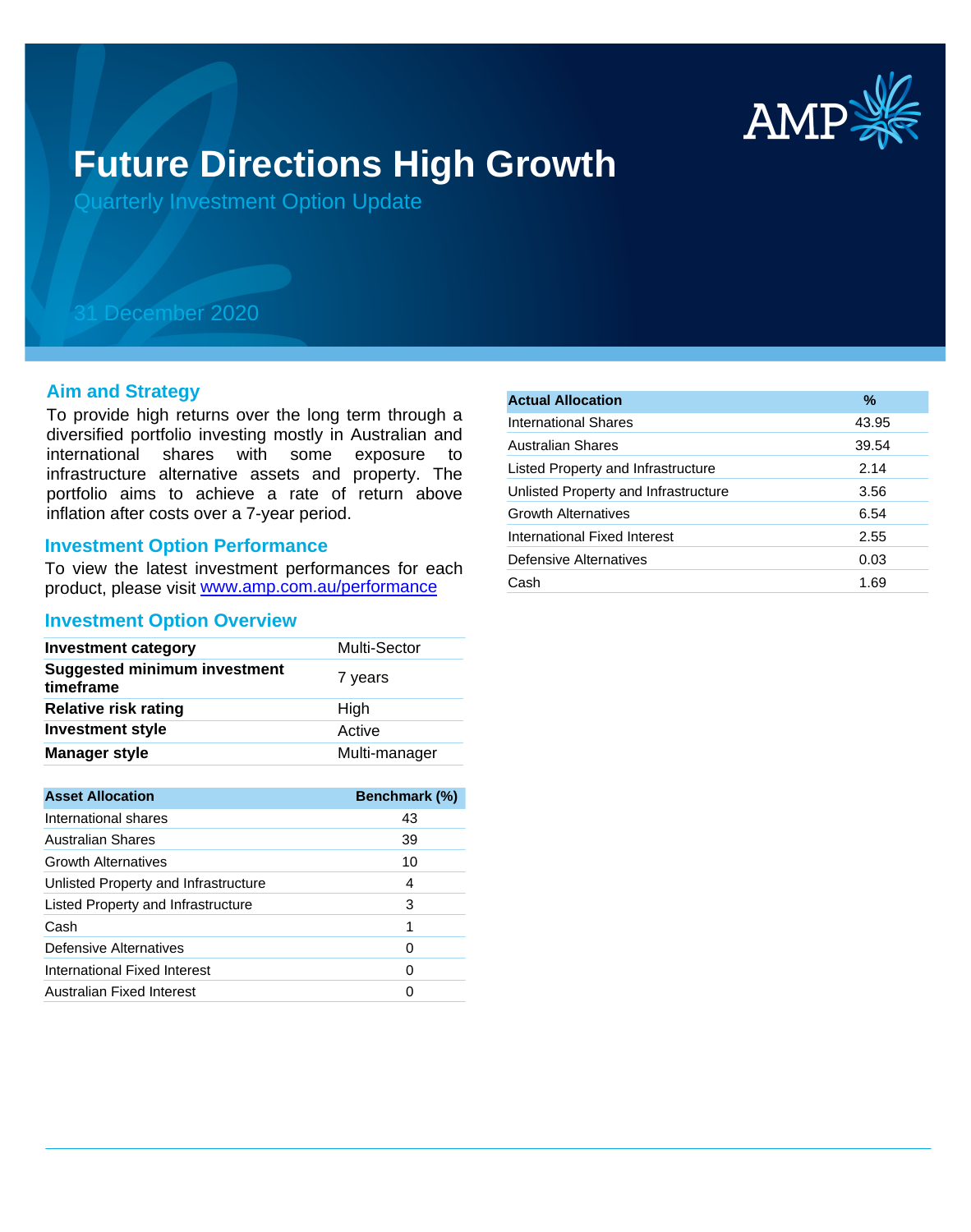### **Fund Performance**

The Fund delivered a strong positive return over the December quarter, continuing an impressive rebound since the March quarter lows, to finish the year on an encouraging note. As has been the case since the second quarter of 2020, the momentum of growth assets has continued to drive the strong Fund performance. Overall, the Fund underperformed the benchmark but comfortably exceeded its CPI objective over the quarter.

Geopolitics, stimulus relief and COVID-19 news dominated investor sentiment over the quarter. In the US, political uncertainty was quelled, as Joe Biden was confirmed by the electoral college as the President Elect of the United States. Additionally, the signing of the economic stimulus relief bill, aptly titled the CARES Act, provided further reprieve and economic support. On the COVID-19 front, despite a worrying uptick in cases in the northern hemisphere, the announcement of three effective vaccines added fuel to the post-US election rally, leading to a strong finish to the year. Overall, the S&P/ASX 200 index ended the quarter up 13.7%, while the MSCI World ex Australia index closed up 12.7% (in local currency terms), with cyclical segments of the market and small cap stocks among the key winners. Credit markets also rallied due to the 'risk-on' tone, as bond yields were largely range bound. Unlisted assets and alternatives also saw minor gains.

Relative to benchmark, the Fund underperformed over the quarter, as stock selection was a drag on performance. Allocations to private equity detracted, as private company valuations lagged rallying public share market benchmarks, however this underperformance should be clawed back overtime. Broad share market exposures were also mixed as quantitative strategies such as quality, growth and momentum signals underperformed value.

#### **Market Review**

December saw some closure and improved visibility on issues that had been weighing on the market for most of 2020. Despite further COVID-19 waves, breakouts and new strains, tangible plans for vaccine rollouts in 2021 showed an improved path to normalcy. In Europe, a Brexit deal was finally agreed and signed. All-in-all, the global environment imparted a more positive backdrop at the tail-end of the year which kept equity markets supported. However, many equity markets now look stretched and signs of excessive optimism have been reflected in IPOs often trading significantly above their launch valuations, with sketchy or sometimes zero profitability.

Ahead of the US presidential election global equities exhibited mixed performance as the initial acrimonious presidential debate impacted market certainty and support. After a protracted count, Democratic candidate Joe Biden won the election, although it took significant time for the Trump administration to tacitly accept defeat and agree to co-operate with a transition of power. Post the US election, global equity markets were buoyed by increased political certainty and positive news on several viable COVID-19 vaccines.

Global markets will be looking ahead to 2021 hoping than the impact of 2020 will be able to be reversed as soon as possible once vaccine programmes start to make their full effect felt.

### **Outlook**

Looking ahead, we remain cautiously optimistic for 2021. Positive market momentum has continued into the start of the new year. Ongoing easy monetary policy, fiscal stimulus, rollout of vaccines and the resolution of many geopolitical concerns has benefitted the Fund. However, the sharp 'V-shaped' recovery has left markets susceptible to a correction. Should volatility reappear, it is important to remain focused on the long term. We continue to prefer global shares over domestic shares and listed real assets, while also holding a small exposure to alternatives to add diversification.